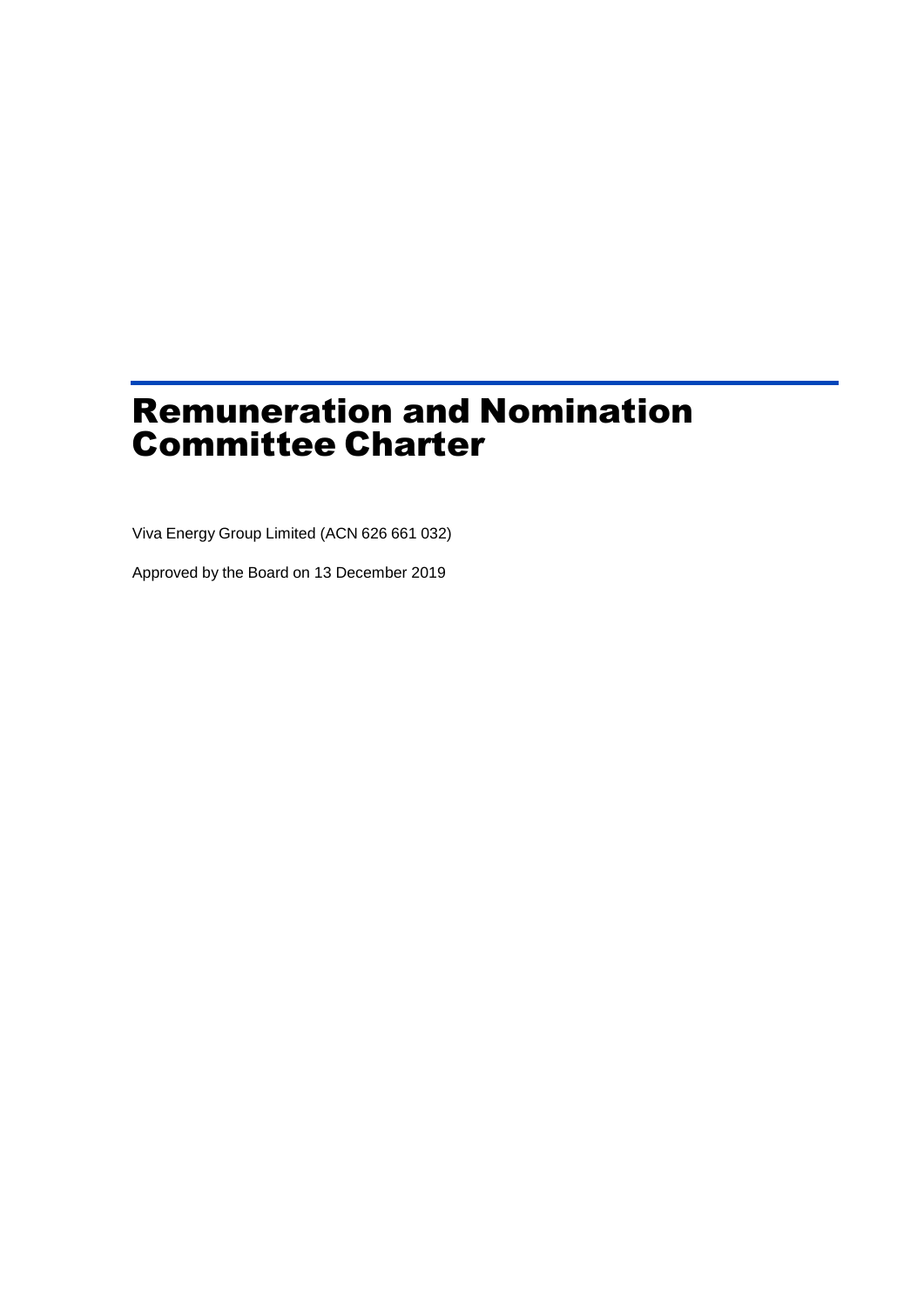# **1 Role of the Committee and authority**

- (a) The Remuneration and Nomination Committee (**Committee**) assists the board (**Board**) of Viva Energy Group Limited (**Company**) in fulfilling its responsibilities for corporate governance and oversight in relation to the matters set out in this Charter (**Charter**). The purpose of this Charter is to specify the authority delegated to the Committee by the Board and to set out the role, responsibilities, membership and operation of the Committee.
- (b) The Committee is a committee of the Board established in accordance with the Company's constitution (**Constitution**) and authorised by the Board to assist it in fulfilling its statutory and regulatory responsibilities. It has the authority and power to exercise the role and responsibilities set out in this Charter and granted to it under any separate resolutions of the Board from time to time. The Committee is accountable to the Board for its performance.

### **2 Membership**

- (a) The Committee will comprise:
	- (i) only non-executive directors; and
	- (ii) at least three members, a majority of whom are independent directors.
- (b) The appointment and removal of Committee members is the responsibility of the Board, and membership of the Committee is as approved by the Board.
- (c) All Committee members must have the capacity to devote the required time and attention to prepare for and attend Committee meetings.
- (d) All Committee members will be appointed for a fixed period of no more than three years, with Committee members generally being eligible for re-appointment for so long as they meet the relevant criteria established in paragraph (a) above.
- (e) The chair of the Committee (Committee Chair) will be nominated by the Board and be an independent director.
- (f) A Committee member may resign as a member of the Committee upon reasonable notice in writing to the Committee Chair.
- (g) If a Committee member ceases to be a director of the Company their appointment as a member of the Committee is automatically terminated with immediate effect.
- (h) The Company Secretary of the Company or a designate will be secretary to the Committee (**Committee Secretary**).

### **3 Duties and responsibilities**

(a) The Committee's key responsibilities and functions are to assist the Board in relation to the matters set out in this Charter, including discharging its responsibilities.

#### *Management and Company Arrangements*

- (b) The Committee shall review and make recommendations to the Board in relation to :
	- (i) the Company's remuneration policies, which shall be designed to:
		- (A) support the execution of the Company's strategy and plans in the context of the Company's risk framework, values and risk appetite;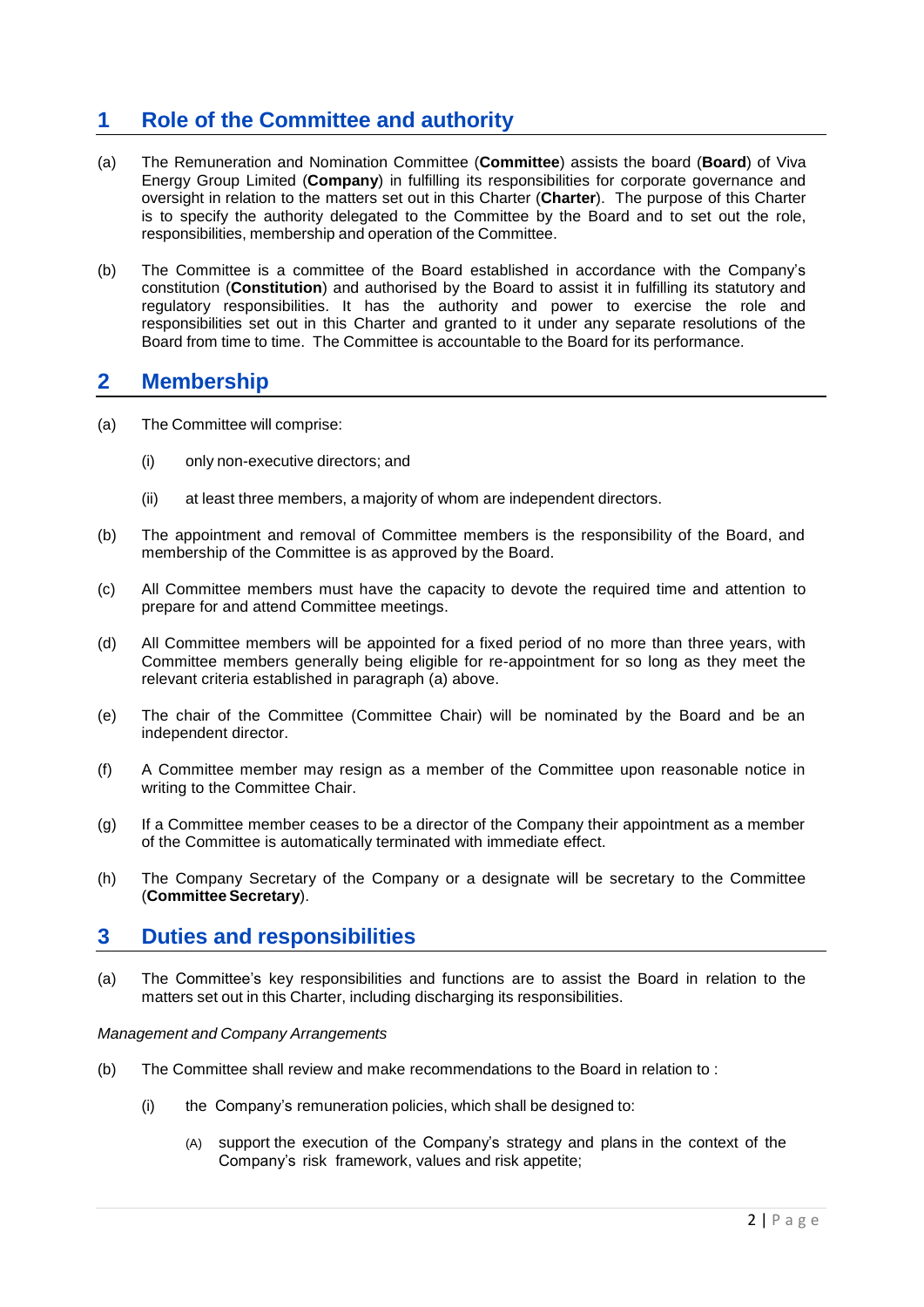- (B) set remuneration and rewards at levels to attract and retain the Chief Executive Officer, Chief Financial Officer and such other individuals as the Committee determines from time to time (**Senior Management**);
- (C) apply demanding financial and non-financial performance measures; and
- (D) appropriately align the interests of Senior Management with key stakeholders;
- (ii) the Company's remuneration packages (including fixed remuneration, incentive plans and any other benefits or arrangements) for the Chief Executive Officer, executive directors and other members of Senior Management;
- (iii) the Company's incentive plans and equity plans, including:
	- (A) plan terms and conditions;
	- (B) performance hurdles, if any;
	- (C) invitations to participate in offers and the terms of participation;
	- (D) achievement of performance criteria (if any) and the final level of any payments, grants or allocations;
	- (E) the ability to claw back performance-based remuneration from directors and Senior Management where appropriate;
	- (F) amendments to the terms of existing plans within the parameters of those plans; and
	- (G) the administration and operation of plans, including but not limited to the determination of disputes and the resolution of questions of fact or interpretation concerning the various plans.
- (iv) the performance of Senior Management;
- (v) arrangements for succession of the Chief Executive Officer and Senior Management, including:
	- (A) guidelines for management development; and
	- (B) review of the Chief Executive Officer and other members of Senior Management succession and development plans.

#### *Board Arrangements*

- (c) The Committee will further review and make recommendations to the Board in relation to:
	- (i) Board composition and performance, including:
		- (A) the appropriate size, composition and diversity of the Board and Board committees;
		- (B) the process for recruiting a new director, including evaluating the appropriate criteria for appointment of directors, and in light of this evaluation, preparing a description of the role and capabilities required for a particular appointment (see further section 4 below);
		- (C) the terms and conditions of appointment to and retirement from the Board, including the appointment, re-election and removal of directors to and from the Board;
		- (D) ensuring that an effective induction process is in place for newly appointed directors and review of those induction procedures;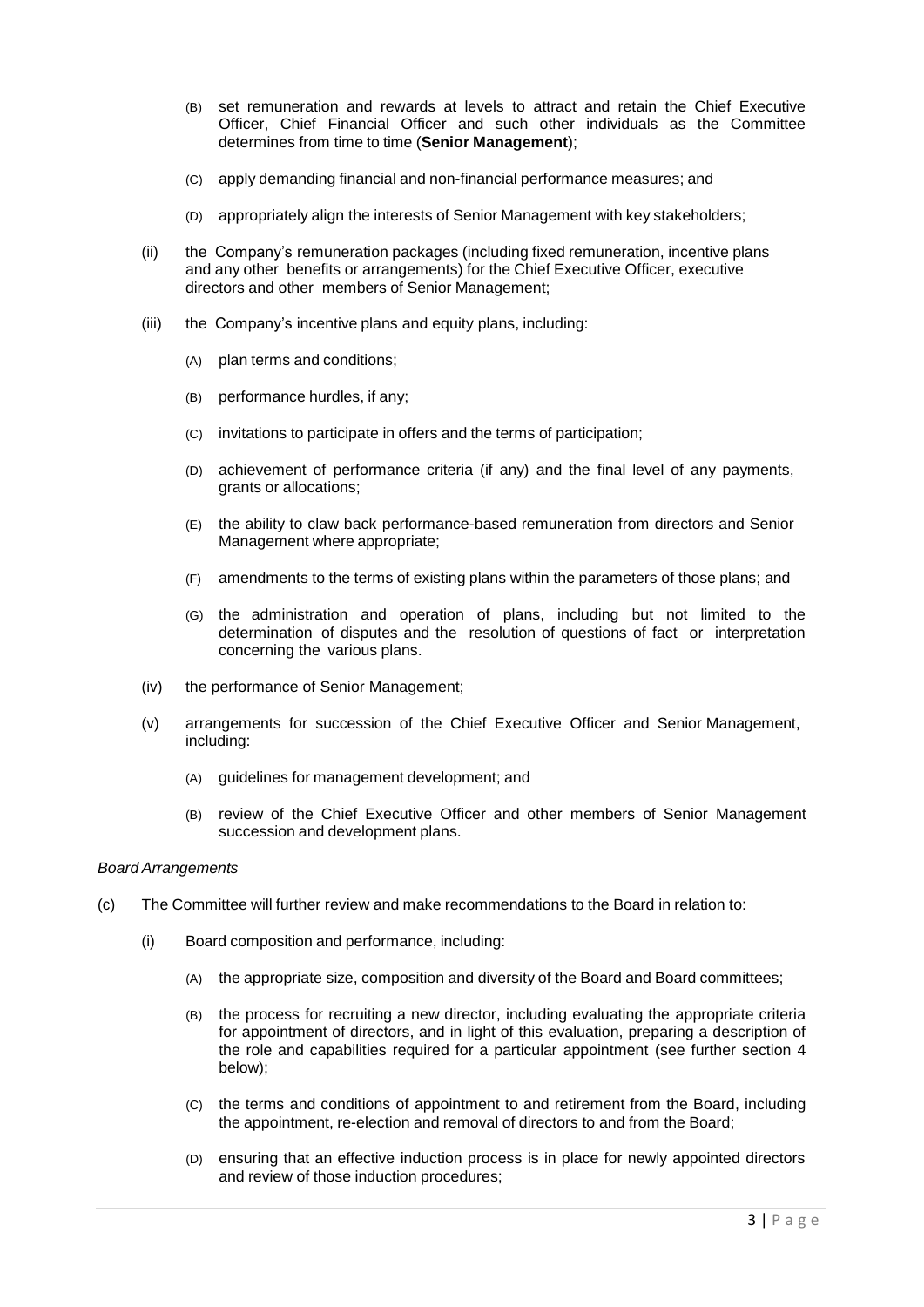- (E) ensuring that continuing directors are provided with appropriate professional development opportunities to develop and maintain the skills and knowledge needed to perform their role as a director effectively, and periodically reviewing whether there is a need for existing directors to undertake such professional development;
- (F) the development and implementation of a process for the evaluation of the performance of the Board, its committees and directors;
- (G) Regular assessment of the independence of all directors; and
- (H) review of Board succession plans; and
- (ii) Board compensation, including:
	- (A) remuneration arrangements for the Committee Chair and non-executive directors, including reviewing annually the compensation of the Committee Chair and nonexecutive directors and for that purpose the Committee may obtain external advice either directly or through management on market practice for the remuneration of directors;
	- (B) ensuring that the total remuneration paid to non-executive directors each year inclusive of superannuation contributions does not exceed the fee ceiling limit approved by shareholders in general meeting; and
	- (C) informing the Board of the results of the remuneration review and any consultant's advice in order that the Board may determine the appropriate level of remuneration.
- (d) The Committee must also review all remuneration related disclosures required in annual statutory reporting and provide advice to the Board on approval of those disclosures. This includes reviewing and endorsing the form of the Company's annual remuneration report.
- (e) The Committee may engage external remuneration consultants as appropriate to carry out its duties.

### **4 Board selection and appointment process**

- (a) In searching for and selecting new directors for the Board, the Committee may adopt certain criteria to make recommendations to the Board, including the candidate's background, experience, professional skills, personal qualities, gender, capability of the candidate to devote the necessary time and commitment to the role, potential conflicts of interest and independence and whether their skills and experience will complement the existing Board.
- (b) With respect to the selection of candidates for the Board:
	- (i) the Committee will develop a board skills matrix setting out the mix of skills and diversity that the Board currently has or is looking to achieve in its membership to identify any 'gaps' in the skills and experience of the directors on the Board;
	- (ii) the Committee will take into consideration the Company's Diversity Policy in selecting candidates for the Board;
	- (iii) the Committee may obtain assistance from professional intermediaries to identify and assess the suitability of Board candidates (where appropriate);
	- (iv) the Committee will undertake appropriate checks in respect of each candidate;
- (c) With respect to the selection of candidates for Senior Management, the Committee will undertake appropriate checks in respect of each candidate.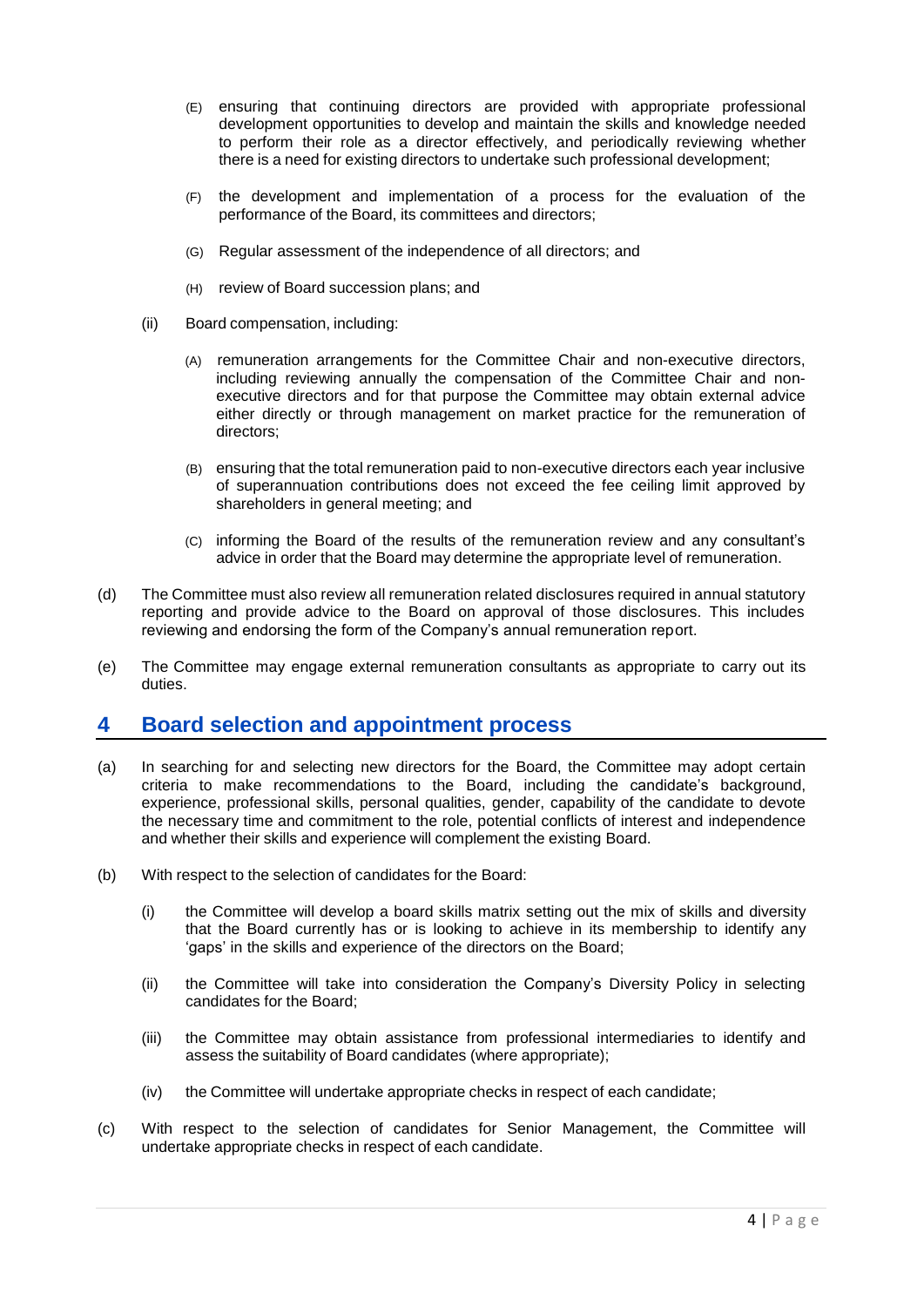# **5 Reporting**

- (a) The Committee will:
	- (i) regularly report to the Board on all matters relevant to the Committee's role and responsibilities;
	- (ii) advise the Board in a timely manner of any matters or recommendations requiring the attention of the Board, and will ensure that the Board is made promptly aware of any matters brought to the attention of the Committee that may significantly impact the Company;
	- (iii) report and, as appropriate, make recommendations to the Board after each Committee meeting on matters dealt with by the Committee; and
	- (iv) as and when appropriate, seek direction and guidance from the Board on remuneration and human resource risk management and compliance matters.
- (b) Minutes of Committee meetings will be included in the papers for the next full Board meeting. All Committee papers and minutes of Committee meetings will be available for inspection by any director of the Company on request.

## **6 Meetings**

- (a) The Committee will meet as frequently as is required to undertake its role effectively but not less than three times a year.
- (b) A quorum for any meeting of the Committee will be at least two Committee members, either in person or via telephone, video conference or any other technology as considered appropriate by the Committee Chair.
- (c) Any Committee member may, and the Committee Secretary must upon request from any member, convene a meeting of the Committee.
- (d) The Committee may invite any executive director, executive, other staff member or any other person as it sees fit to attend all or part of a meeting of the Committee.
- (e) There is a standing invitation for all other non-executive directors to attend meetings of the Committee.
- (f) Unless determined otherwise by the Committee, there is a standing invitation for the Chief Executive Officer and Executive General Manager of People and Culture to attend meetings of the Committee.
- (g) The Committee Chair is responsible for the conduct of all Committee meetings. Matters arising for determination at a Committee meeting must be decided by a majority of votes cast by the members present and entitled to vote on the matter.
- (h) The Committee Chair will not have a casting vote.
- (i) The Committee Secretary is responsible for distributing meeting notices, agendas and Committee papers to members prior to each meeting.
- (j) The proceedings of all meetings will be minuted by the Committee Secretary.